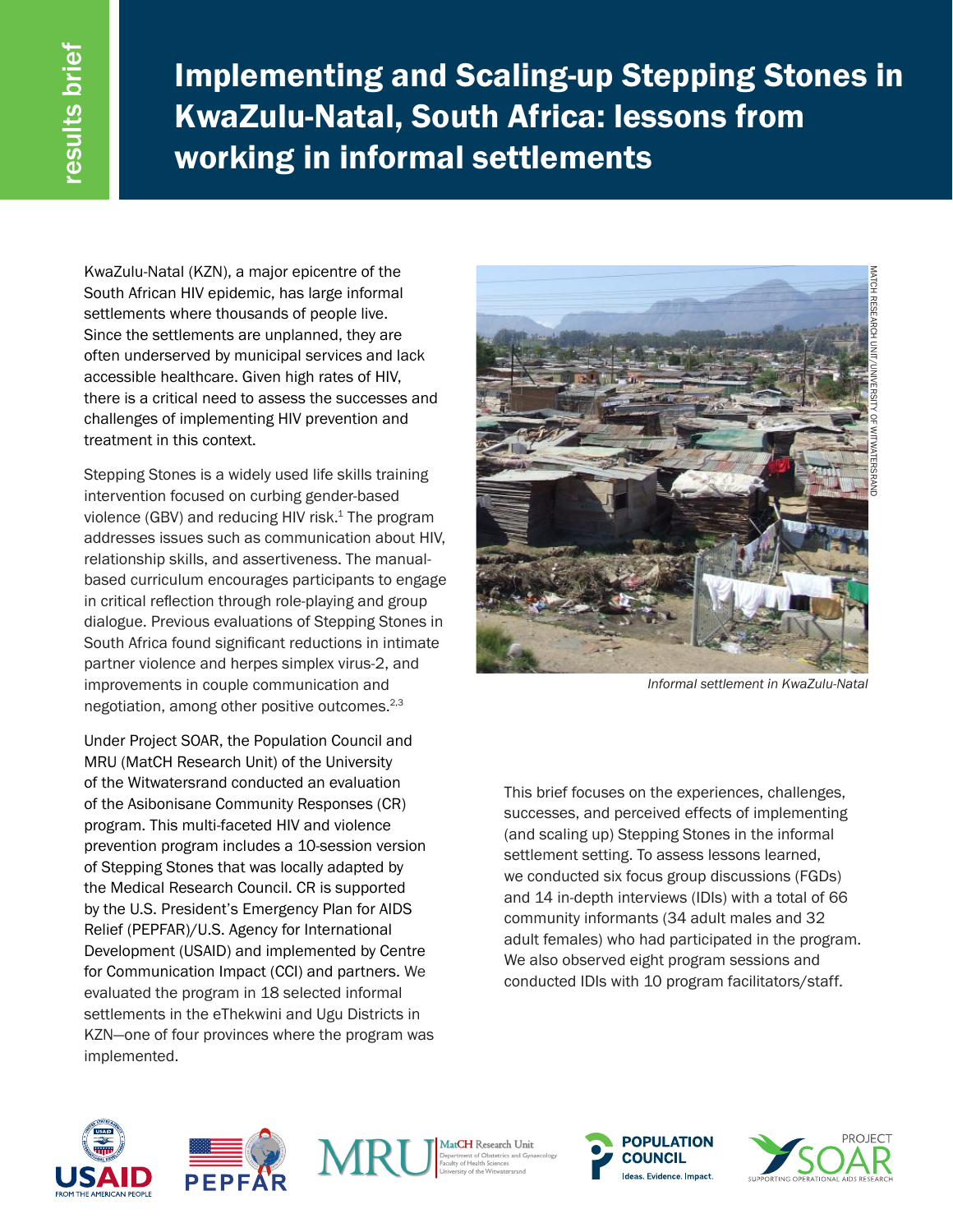# RESULTS

### Stepping Stones offered a safe and supportive learning environment.

Community members enjoyed participating in Stepping Stones because they gained knowledge and understanding, especially about HIV and AIDS and gender-related issues. Information on the biological mechanisms of HIV, caring for people living with HIV in a non-discriminatory way, and HIV prevention details, were highlighted as beneficial.

What the confusion of the confusion about the conduction of the conduction of the conduction of the conduction  $\mathcal{L}$  about the conduction of the conduction of the conduction of the conduction of the conduction  $\mathcal{L}$  *I liked talking about HIV. I also like talking about the immune system, what the immune system is because we were confusing these things, some would say it is this and some would say it is that. So, I learnt about them and now I know.* 

—Female community informant, Mixed FGD

not judget *[T]hey told us how we should treat someone who has HIV and we should not judge him because they are the same as us.* 

—Female community informant, IDI

Many female participants spontaneously described the sessions on GBV as having the most appeal. They indicated that GBV was common, and felt the sessions were useful for self-protection and to access help. Many male participants also described how the sessions on GBV were useful, and that they learned that violence was wrong.

Participants (especially female participants) also described how the group environment was a safe, supportive space to discuss sensitive issues.

Stones<br>
was bo *I was scared to talk about my problems to other people, but with Stepping Stones, I was able to release everything that was bothering me.* 

—Female community informant, FGD

## Participation was perceived to catalyze behavior change.

Many male and about half the female community members reported that they had **improved** communication with their partners since participating in the Stepping Stones program.

Male community members described how learning to communicate had facilitated personal behavior change—they no longer responded violently toward their female partners. A few female participants also described how they had learned to protect themselves by becoming more independent.

 $\frac{1}{\sqrt{2}}$ *We have communication now, like, I used to hide some things from him, but now I am able to tell him.* 

—Female community informant, IDI

to her v *We would argue, and I would end up hitting her, but now I am able to talk to her when we disagree on things and calm myself down to avoid hitting her.* 

—Male community informant, Mixed FGD

Community members (largely males) also reported improved HIV prevention behavior as a result of Stepping Stones. Some decreased their number of partners and increased condom use. The sessions on HIV also provided information on referrals which facilitated health-seeking behavior, including HIV testing and treatment, and circumcision.

 $\frac{1}{\frac{1}{\frac{1}{\sqrt{1+\frac{1}{\sqrt{1+\frac{1}{\sqrt{1+\frac{1}{\sqrt{1+\frac{1}{\sqrt{1+\frac{1}{\sqrt{1+\frac{1}{\sqrt{1+\frac{1}{\sqrt{1+\frac{1}{\sqrt{1+\frac{1}{\sqrt{1+\frac{1}{\sqrt{1+\frac{1}{\sqrt{1+\frac{1}{\sqrt{1+\frac{1}{\sqrt{1+\frac{1}{\sqrt{1+\frac{1}{\sqrt{1+\frac{1}{\sqrt{1+\frac{1}{\sqrt{1+\frac{1}{\sqrt{1+\frac{1}{\sqrt{1+\frac{1}{\sqrt{1+\frac{1}{\sqrt{1+\frac{1}{\sqrt{1+\frac{$ *I had a lot of people I was with (multiple partners); I was able to get rid of some of them.* 

—Male community informant, IDI

*I now test every month and I use a condom.* 

—Male community informant, IDI

" see? *see?* 

*Because after the program, I did not have a problem checking for HIV, you* 

—Female community informant, IDI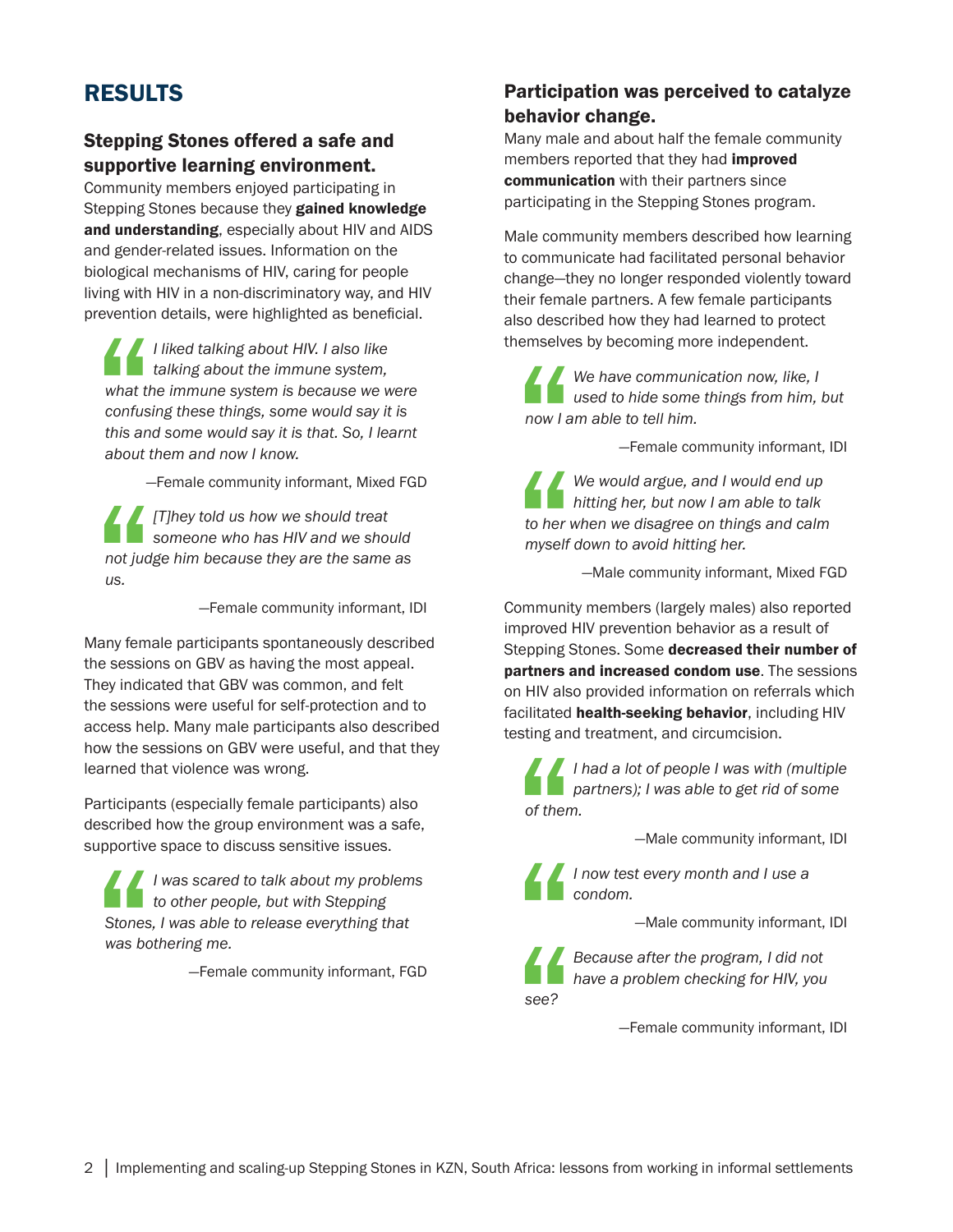circum<br>done it *I have referred a few, quite a few [for circumcision]…and once he has circumcised he will tell you that 'I have finally done it and I am alright.'* 

—Staff, IDI

#### Implementing the program in informal settlements was challenging.

Observations and interviews with staff and participants demonstrated that finding an appropriate venue was difficult. Some groups were conducted in informal houses or churches, and some were conducted in yards; outdoor sessions could be compromised in bad weather. While some venues appeared adequate, other venues were noisy and lacked privacy.

> *People look at us. Everyone who goes past the place, watches us.*

> > —Male community informant, FGD

Servation Observations of Stepping Stones sessions showed that activities and exercises in the manual were often not followed. Discussions with staff highlighted some of the structural challenges that led to this including the limited time to conduct the sessions due to a lack of punctuality (by both facilitators and participants), competing priorities (including work and household chores), and the lack of space to conduct some activities.

You will<br>"You will<br>there is<br>kilomet *The guide and the place where it needs to be implemented is not the same. You will say that people must do role play and there is no space…. You cannot get a hall kilometers away.*

—Staff IDI

During program implementation, the number of participants per group increased from the recommended 20 individuals or so to up to 40. In the observed sessions there were large numbers of participants present.

enough<br>
and if v<br>
have ey *When they are as many as 40, they end up uncontrollable, you see. I think 20 is enough. So that everyone can understand well and if we are sitting in a circle you are able to have eye contact, but when they are a lot of* 

*them, you cannot see them properly and you forget others' names.* 

—Staff, IDI

#### Well prepared facilitators were key for ensuring well run and cohesive groups.

Most community members had confidence in their facilitators and felt that they were knowledgeable and well prepared for their group sessions. The majority were perceived as skilled and effectively able to manage group discussions, debates, or disagreements.

had the<br>had the<br>you see *She [facilitator] was always prepared. She was always alright. Maybe they had their problems that they were carrying, but they would put them inside and teach us, you see?* 

—Male community informant, IDI

However, a few community members, described lack of interest or conflict between group facilitators.

knowle<br>
them a<br>
not sur<br>
you see *[S]ometimes you find that they would be teaching us, but they have different knowledge or opinion. …And now you find them arguing and you could see that they are not sure of what they are teaching us about, you see?* 

—Female community informant, IDI

#### Mixed sex groups worked well.

Many Stepping Stones sessions were mixed sex, although there were often more female than male participants in these groups. Staff and community members felt that mixed sex groups were preferable to facilitate discussions about sensitive issues.

do not<br>about t<br>a group *I liked it when we were mixed with boys because there are some things that we do not know about boys. So, they would talk about those things when we were together in a group. …They also learned from us as well.* 

—Female community informant, FGD

However, a few participants felt that some topics were not appropriate for both sexes (such as circumcision, condoms, and menstruation), and this was also noted during observations.